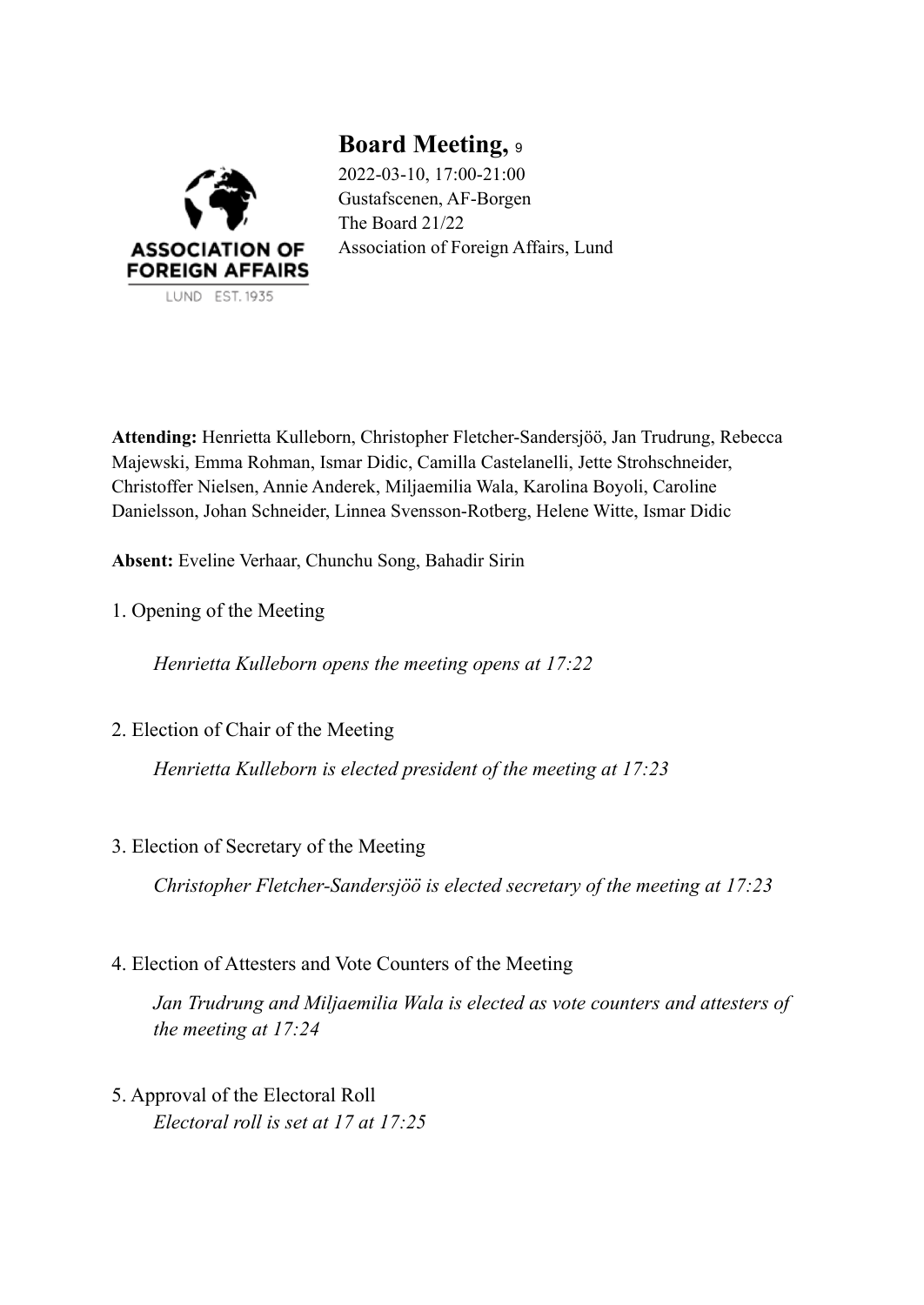## 6. Approval of the Agenda

*Agenda is approved at 17:25*

# 7. Decision Point: Ratification of PC Decision

*No pc-decisions*

## 8. Information Point: Working Group Update

*Senior Collegium: technical issues*

*Active members fund: Annie says that there is a motion for next board meeting*

*Recruitment strategy: Milly has submitted a motion for this meeting*

*POC - Victor Åstrand asks the board what is a PC-decision?*

*Henrietta Kulleborn says that it means Post-capsulum, board decision outside of board meeting*

### *9.* Information Point: EU representative update

*Emma Rohman updates about her EU event where she represented UPF:*

- *Conference about future of Europe*
	- *Follow-up meeting*
	- *Dif erent organisations were invited who had projects and were involved from the beginning.*
- *Structure:*
	- *The EU-minister presented statistics about the conference, sign-up, and demographics.*
- *UPF Lund wasn't involved since the beginning, so Emma didn't have anything to present. Would be good if UPF Lund were active from the very beginning from the next time.*

*Ondrej Gomola asks if there was a possibility to sign up from the beginning?*

*Emma Rohman says she doesn't know*

*Henrietta Kulleborn (POC) says that she hasn't gotten anything during her operational year.*

*Christopher Fletcher-Sandersjöö gives the board an update about his future meeting*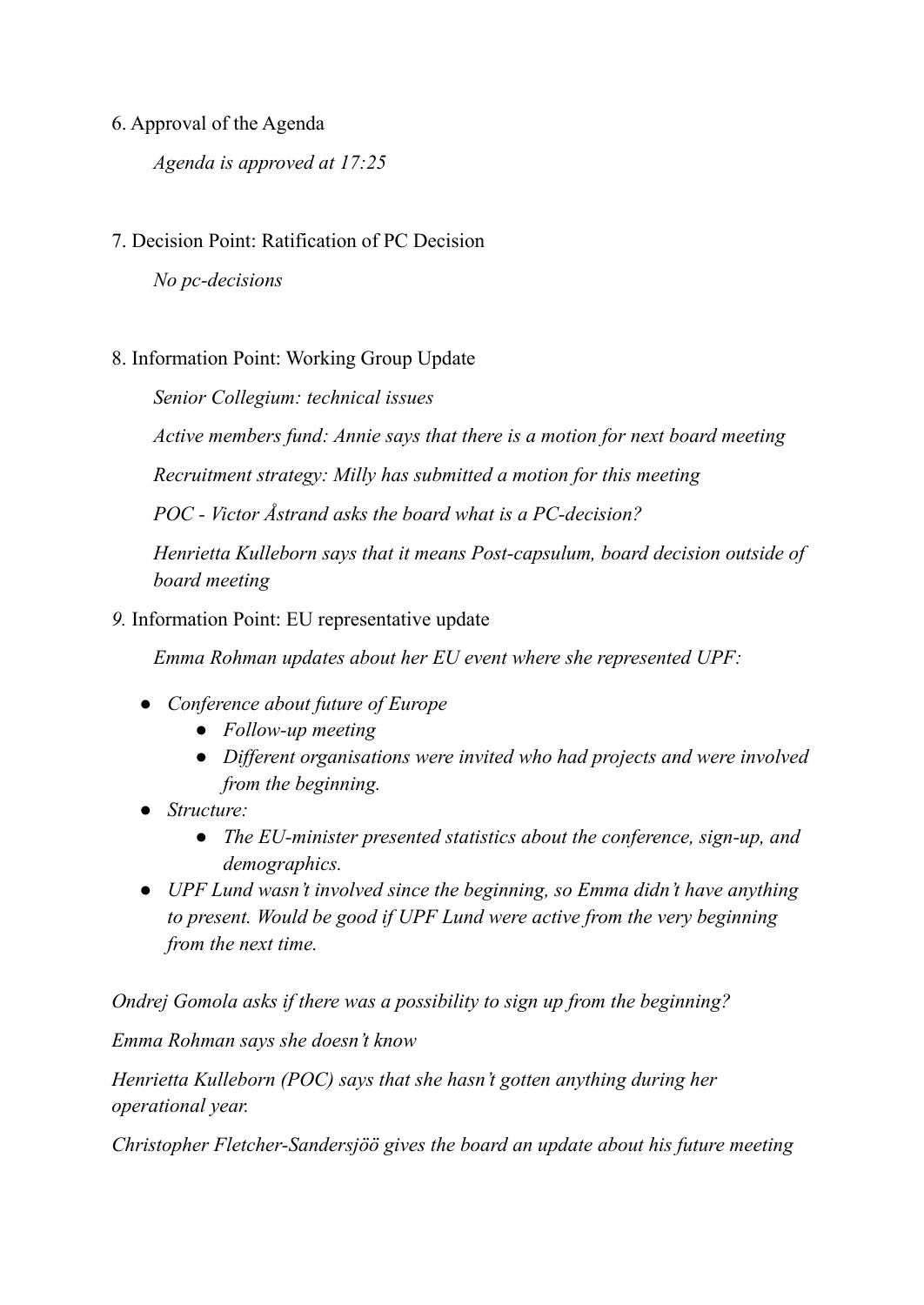9. Information Point: Recommendation for next year's Board

*Henrietta Kulleborn talks about next year's board and reminds the board to recommend people for next year. A Facebook event about applying to the board is being published tomorrow.*

*Ondrej Gomola wonders when the deadline is? Miljaemilia Wala says the 25th of march Henrietta Kulleborn says that the annual election meeting will be at LUX*

*10.* Discussion Point: UFS Extra Annual Meeting

*Henrietta Kulleborn got a motion after the deadline so needs the board's approval. Henrietta Kulleborn asks the board if we can approve the late appendix?*

*The board approves, by acclamation, the late appendix.*

*Henrietta Kulleborn presents the issue:*

- *- Two candidates have been nominated for the positions of UFS president (Artem) and vice president (Agnes).*
	- *Previous president stepped down.*
	- *The current vice president is applying for president and therefore the vice president position needs to be filled.*

*Henrietta Kulleborn opens the floor for discussions*

*Miljaemilia Wala says that they will be in these positions until the end of the operational year. When will people apply for next year's presidency?*

*Karolina Boyoli says pretty much now*

*Nicolas Jendi approves of Artem and Agnes sounds good because she is from Umeå.*

*Henrietta Kulleborn has met Agnes and she is really nice.*

*Jan Trudrung asks if we have any power to elect the UFS president?*

*Henrietta Kulleborn says she has the power to reject the candidate but needs the board's approval.*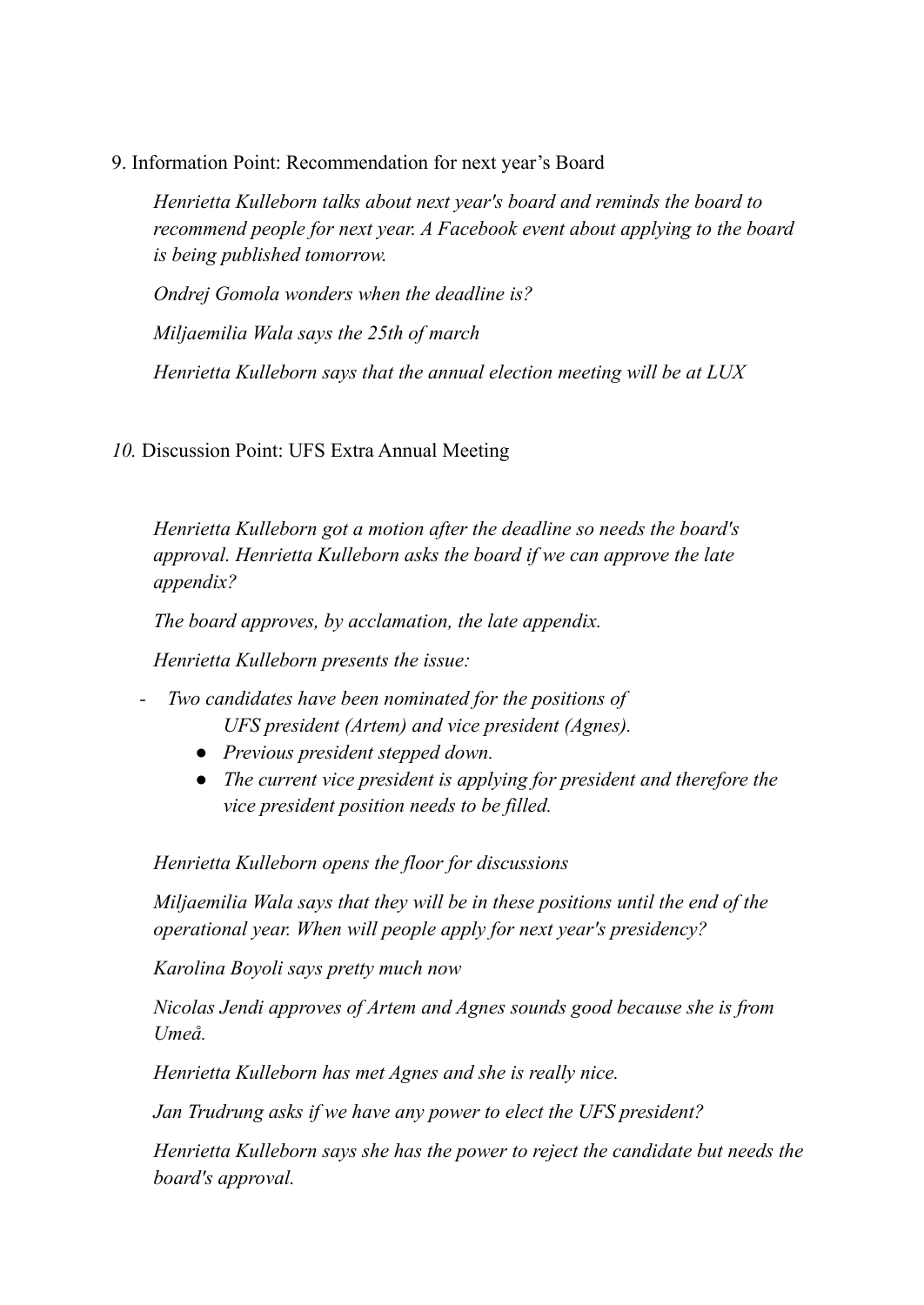*Ondrej Gomola wonders if Henrietta Kulleborn's no will mean anything.*

*Henrietta Kulleborn says that UFS people are elected by majority.*

*Henrietta Kulleborn will vote in favour due to no protests but will say no if something awful is learnt about the candidates.*

11. Break: 15 min

*Henrietta Kulleborn asks if we can take a break? The board says no to having a break*

# 12. Motions

12.1 Recruitment Strategy

*Miljaemilia Wala talks about the recruitment strategy which is in the folder. Changes since the old one:*

- *Specified roles, who has responsibility?*
- *The power to decide tickets prices for sittnings has been more defined (activity).*
- *Structural changes:*
	- *Working groups (run by vice president)*
	- *Independent chief recruiters*
	- *Dif erent kind of memberships*
- *Defined what needs to be done to continue with the recruitment strategy.*

*Ondrej Gomola wonders if this was consulted with for example activity?*

*Miljaemilia Wala says that she took notes from the previous discussions and went from those notes. They have a lot more freedom and she has made changes to the recruitment strategy according to their wishes.*

*Miljaemilia Wala asks Rebecca Majewski if the recruitment strategy is according to her wishes?*

*Rebecca Majewski approves of the changes.*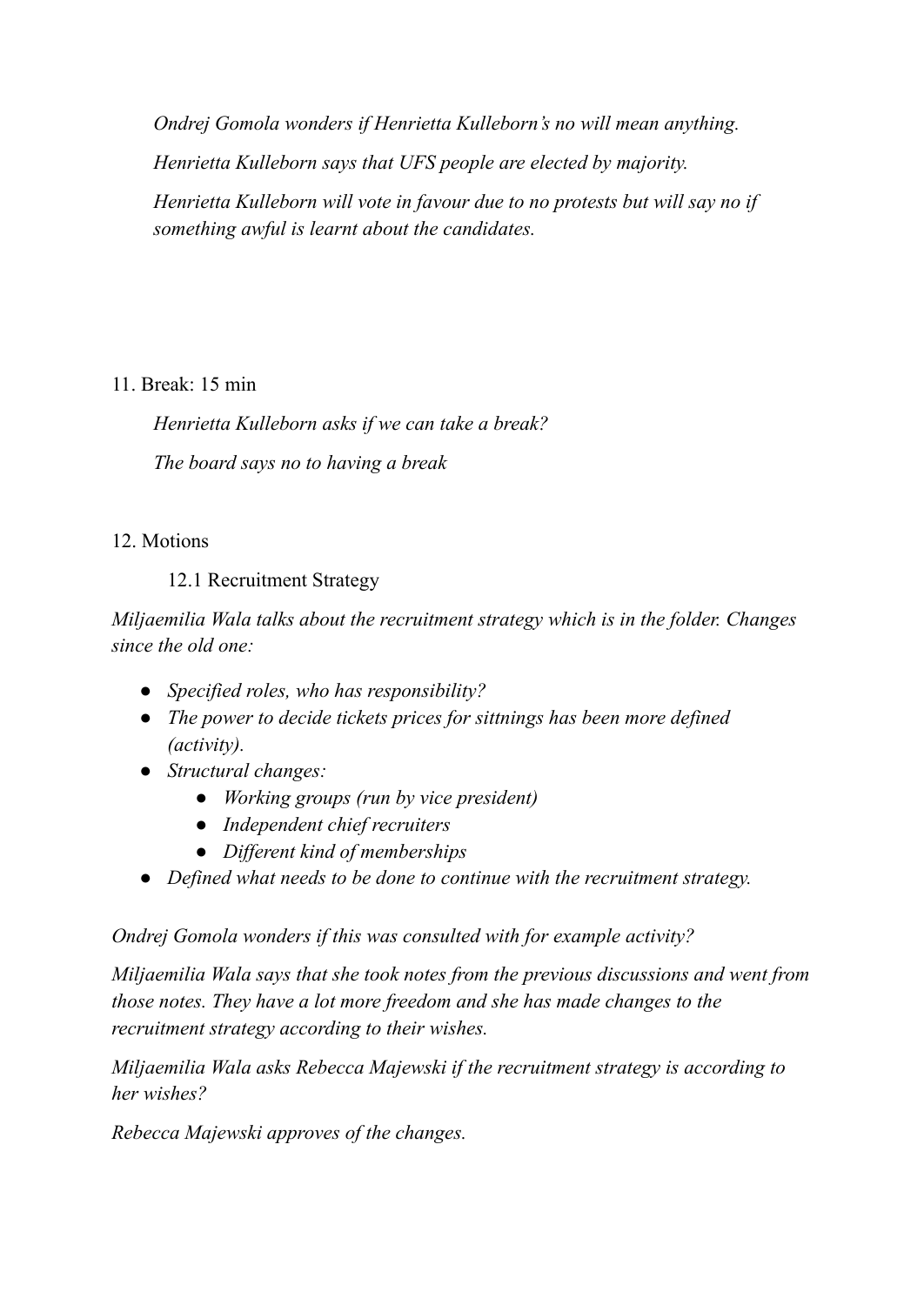*Nicolas Jendi wonders about the targeting groups. It is everyone who is eligible to be members. We can perhaps have yearly reviews about who is underrepresented? Maybe we can be more specific about who we want to recruit?*

*Miljaemilia Wala says that there was no opposition about the target groups last time so no changes were made.*

*Karolian Boyoli says that we had twice as many members before the pandemic so we need to catch a wide net to get more members. We have divided the students because we know where we can get the most amount of members while not excluding anyone.*

*Nicolas Jendi says that target group is good but have more specific group and have a year by year thing where we change target groups (underrepresented groups)*

*Jan Trudrung wonders how rigid the system is? Membership types are good*

*Henrietta Kulleborn says that with the membership, one needs to change the statutes. This can only be done at annual meetings and needs to be approved twice.*

*Jan Trudurng says there are monetary incentives for those who choose longer memberships.*

*Miljaemilia Wala says this strategy is only for structural changes and there will be further work with the recruitment strategy.*

*Henrietta Kulleborn says the cost of the memberships is decided by every board at the autumn annual meeting.*

*Annie Anderek likes it but wants clarifications about 3.3. IF the recruitment strategy is approved, then will we have a third PR head?*

*Camilla Castelanelli says that this is a suggested structural suggestion. This allows for a third head to be elected.*

*Christopher Fletcher-Sandersjöö says that he has talked to Michal (UFS Admin) about having dif erent kinds of memberships and Michal says that it should be possible but he needs to double check with Cardskipper. Hasn't gotten back to Christopher Fletcher-Sandersjöö yet.*

*Henrietta Kulleborn wonders if we are bound to Cardskipper?*

*Karolina Boyoli says it's good if we have cardskippers for future secretaries*

*Ondrej Gomola wonders if we can talk about cardskipper at a future board meeting because it has been talked about before. Can we have a lower membership fee for future members?*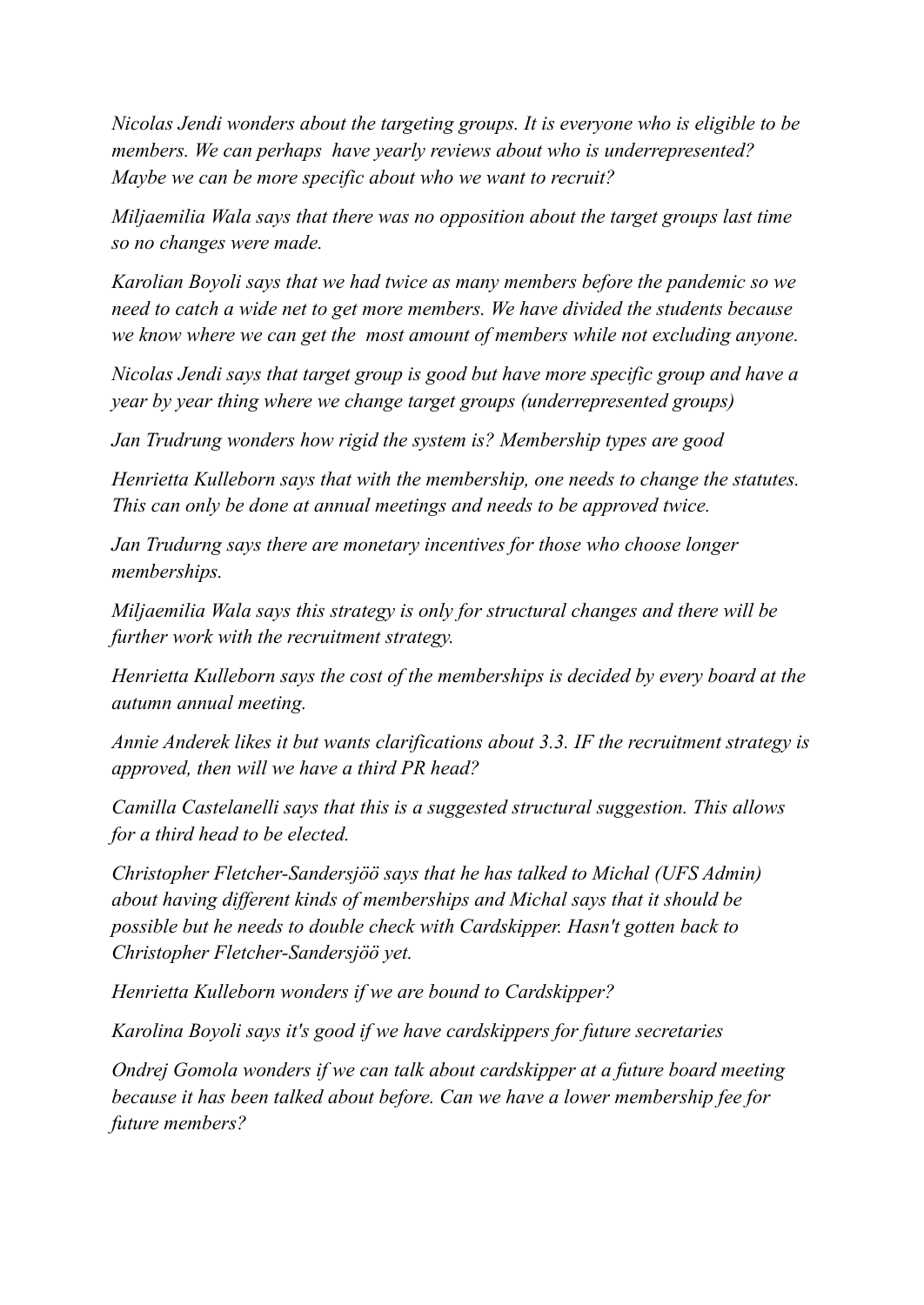*Henrietta Kulleborn says that it is up for every board to decide but she can recommend it to her successor.*

*Henrietta Kulleborn asks the board for the end of debate? The board ends debate by acclamation Can the board adopt the recruitment strategy? The board agrees to adopt the recruitment strategy at 18.02 Miljaemilia Wala says that Linnea Svensson Rotberg wants to join the board meeting for committee reporting so we should have a break.*

13. Break: 15 min

*Ismar Didic proposes a 5 minute break Johan Schneider wonders if she knows when to join? Miljaemilia Wala will message her now. Karolina Boyoli leaves at 18.05*

*15 minute break - 0 5 minute break – 2 Both votes failed – continuing with the meeting*

14. Presidium Reporting Questions

14.1 Presidents

*Henrietta Kulleborn says that Miljaemilia Wala erased some FBA questions so Henrietta needs the board to answer the communal questions*

*Annie Anderek asks if we have heard from the Lexis paper? Henrietta Kulleborn says no.*

14.2 Secretary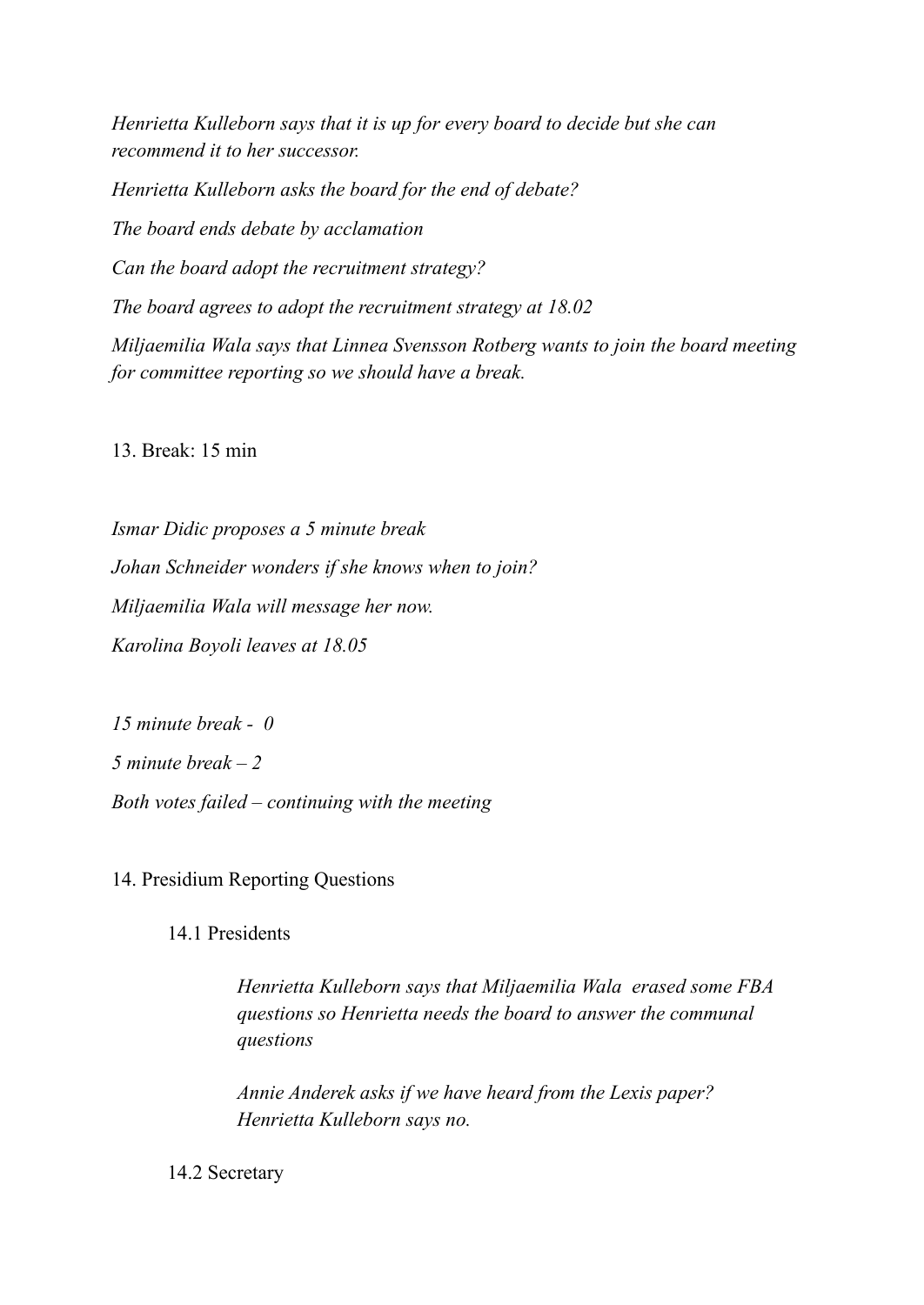*Miljaemilia Wala asks if 309 members is the lowest we ever had?*

*Christopher Fletcher-Sandersjöö says that we were 305 a few days ago*

*Jan Trudurng wonders if we have a graph to see member figures over the course of the year?*

*Christopher Fletcher-Sandersjöö isn't sure but he can check*

*Miljaemilia Wala says that the low membership number is predictable because this time last year, people signed up their family members and friends for free*.

### 14.3 Treasurer

*Miljaemilia Wala wonders how we are doing in regard to spending money?*

*Jan Trudrung says that we are doing fine but he hasn't done the February accounting yet so he doesn't have the most current figures.*

*Henrietta Kulleborn asks when the next quarterly report is?*

*Jan Trudrung says the next board meeting at the end of march.*

### 14.5 UFS Representative

*UFS Rep. isn't here so no questions*

### *15.* Committee Reporting Questions

### 15.1 Activity

*Miljaemilia Wala wonders how many tickets we have sold for the ball? Rebecca Majewski says 9 or 10. Rebecca Majewski says that Chunchu song is taking a break so please bear with her because she has an internship and studies. (Be nice to her).*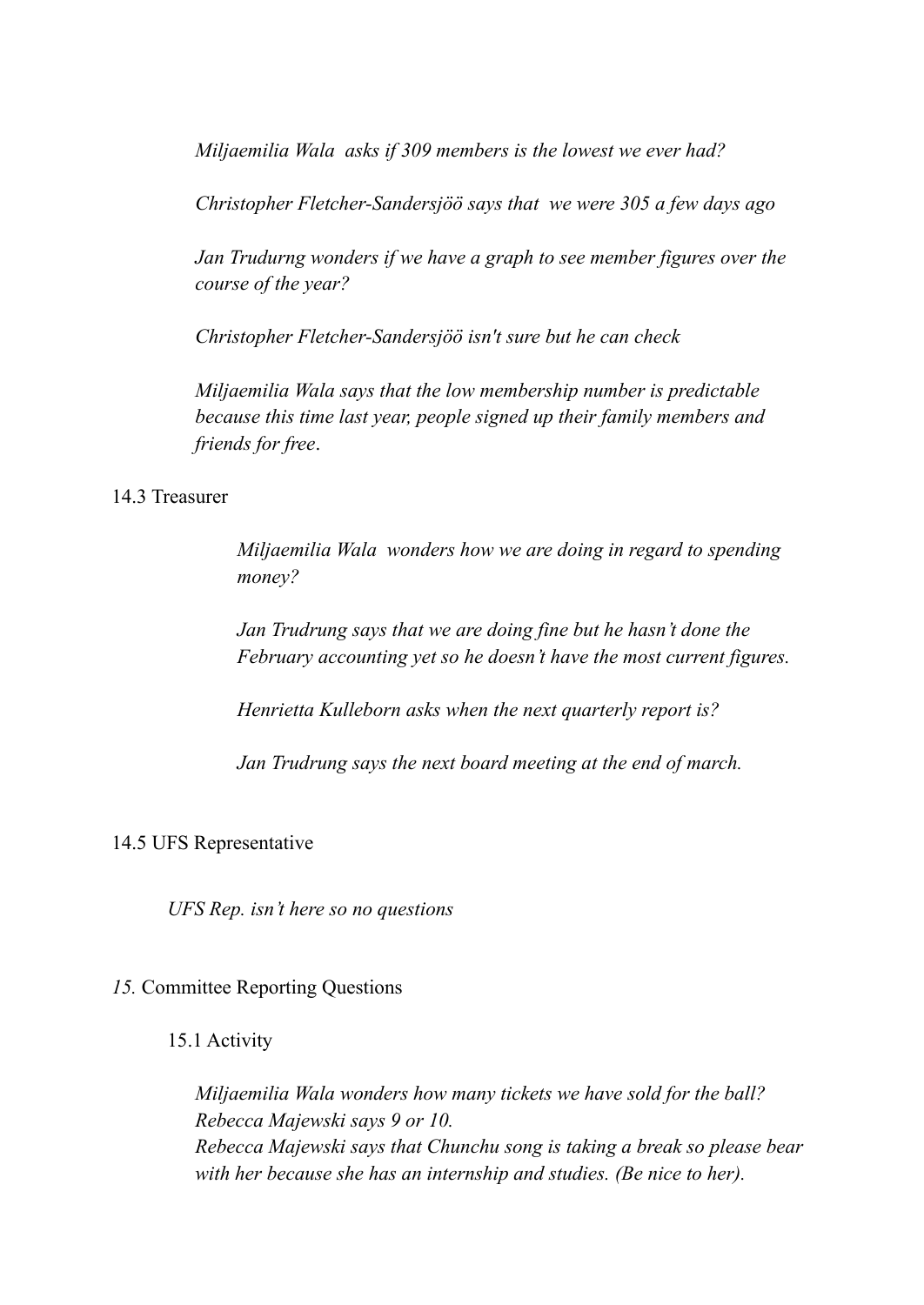*Jan Trudrung wonders how the hike went?*

*Henrietta Kulleborn says that she and Miljaemilia Wala are helping activity so the board can direct questions to them. Activity trustees have slack so we can ask them questions as well*

*Ismar Didic says that one member was late with buying a ticket for the sittning.*

*Henrietta Kulleborn says that Rebecca Majweski has gotten messages from two people that had this issue and it shouldn't be a problem. Jan Trudrung says that he can receive the money for late payment but can't give out tickets.*

#### 15.2 Career

*Henrietta Kulleborn wonders how the FBA grant seminar is going? Johan Schneider says that they have 4 potential speakers Miljaemilia Wala wonders when this will be? Johan says in April (ish)*

#### 15.3 Lecture

*Jan Trudrung wants feedback about fika and expenses? Sofia Gierow says that it was successful and good but they can only order from Tegners which is overpriced. Annie Anderek says that lectures will be held earlier in the future so they will do it again.*

*Henrietta Kulleborn wonders if they have had any lectures with our collaboration partners? Sofia Gierow says that they haven't gotten any replies.*

#### 15.4 Magazine

*Sofia Gierow wonders when the next issue is? Nicolas Jendi says hopefully in the next couple of weeks*

*Johan Schneider wonders if it's too late to write articles?*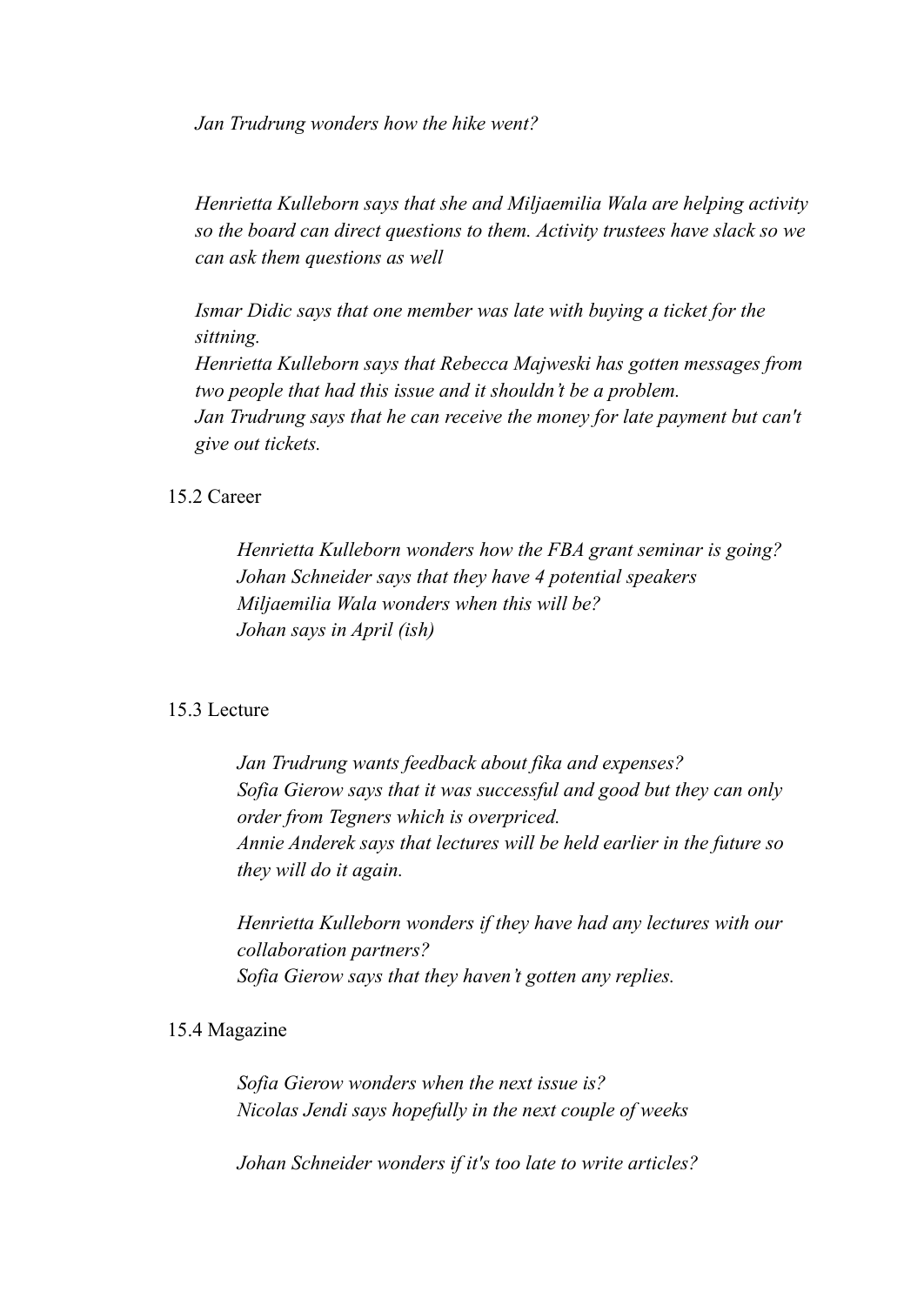*Nicolas Jendi says that it should be fine for the 4 th issue. Ondrej Gomola wonders if the second issue has arrived yet? Nicolas Jendi says that they should arrive soon. Henrietta Kulleborn wonders about the president's address for the 3 rd and 4 th issue and when it should be done?*

*Nicolas Jendi says maybe in two weeks? How much heads up should be given?*

*Henrietta Kulleborn says two weeks*

#### 15.5 Pod&Radio

*Henrietta Kulleborn wonders what the issue is with Radio Af? Emma Rohman says they are a hill to die on. Pod and Radio are looking for dif erent alternatives. They are not getting that much out of it. 8 songs per hour, not getting their money's worth.*

### 15.6 PR

*No questions but PR received applauds*

### 15.7 Travel

*Linnea Svensson Rotberg says that Travel has slight issues. First issue is that prices are increasing because of new sanctions, 3,500 – 5,000 Sek for a ticket. The next issue is that people are dropping out. Misunderstanding with one of the members who aren't participating and travelling from Brussels. Travel don't really know what to do. Caroline Danielsson is wondering about sending in a motion asking for*

*more money because it is very expensive.*

*Nicolas Jendi wonders if there is a possibility to change locations to cut losses? Caroline Daniellson is looking into it but they have booked a meeting with*

*the Swedish embassy in Istanbul.*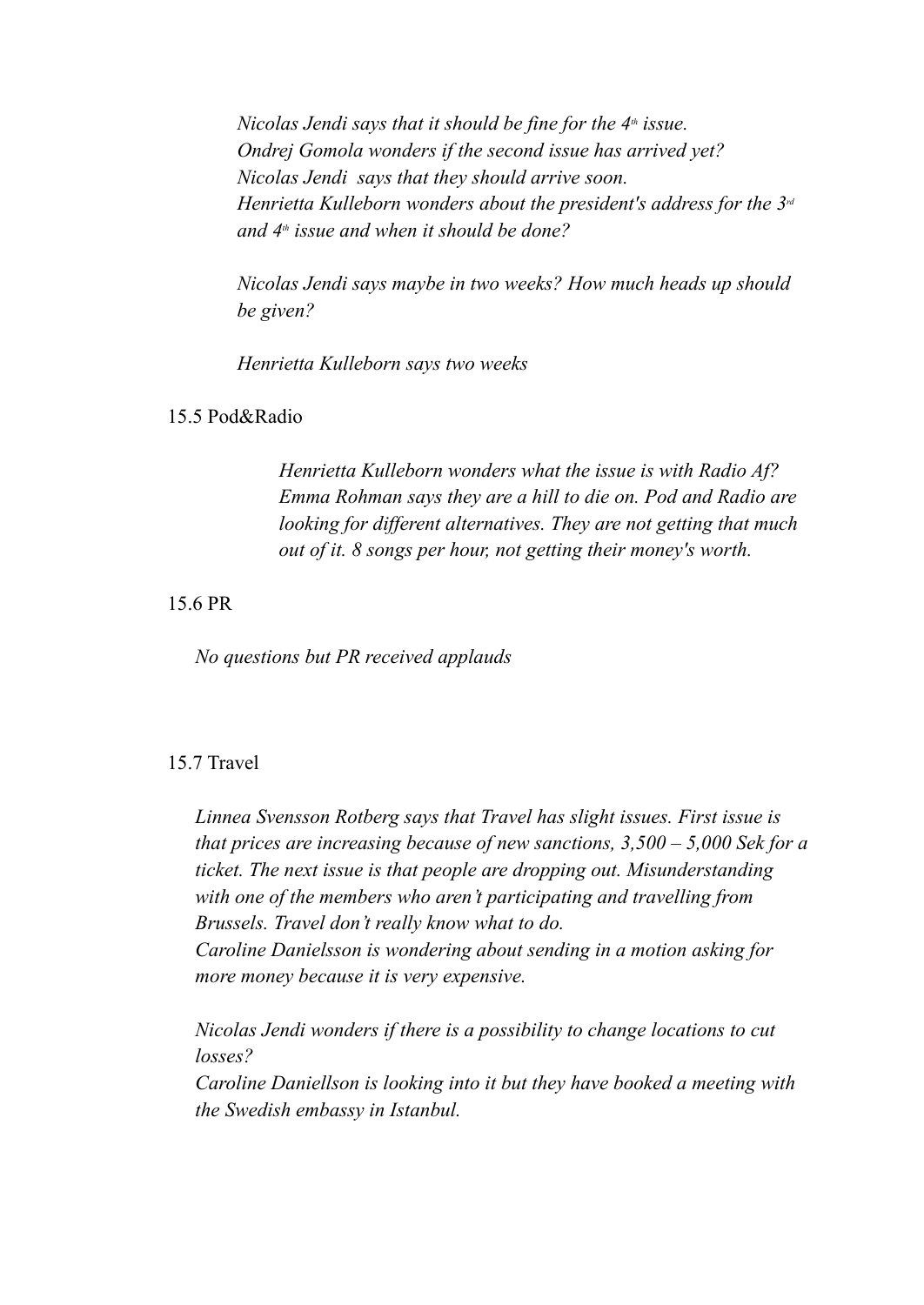*Henrietta Kulleborn is going to check if we can decrease the amount of participants due to the FBA grant. Changing the trip is the best way forward. It sucks but they can also cancel the trip. Next heads can have two theme days in that case.*

*Linnea Svensson Rotberg wonders when the annual meeting is, if they change the location they might change dates?*

*Heniretta Kulleborn says that the annual meeting is on the 14 th of May.*

*Miljaemilia Wala wonders what alternative location they have thought of?*

*Linnea Svensson Rotberg says that their Plan B was Geneve but their tickets are nearly as pricey. Miljaemilia Wala says that all prices will go up.*

*Ondrej Gomola wonders if the grant money is tied to a specific location?*

*Ondrej Gomola says that a flight to Geneva shouldn't cost that much.*

*Jan Trudrung wonders when the trip is planned?*

*Caroline Danielsson says 11 th-16th April.*

*Linnea Svensson Rotbeerg wonders how much money they can apply for, realistically? Henrietta Kulleborn says that she and Jan Trudrung need to go through UPFs finances before she answers.*

*Jan Trudrung says that it would be nice with an overview of their spending to give an answer.*

15.7 Webzine

*Ondrej Gomola says that if anyone has Wordpress knowledge then contact Webzine. Linnea Svensson Rotberg left at 18.41*

#### *16.* Other Points

*Jan Trudrung says we are 16.*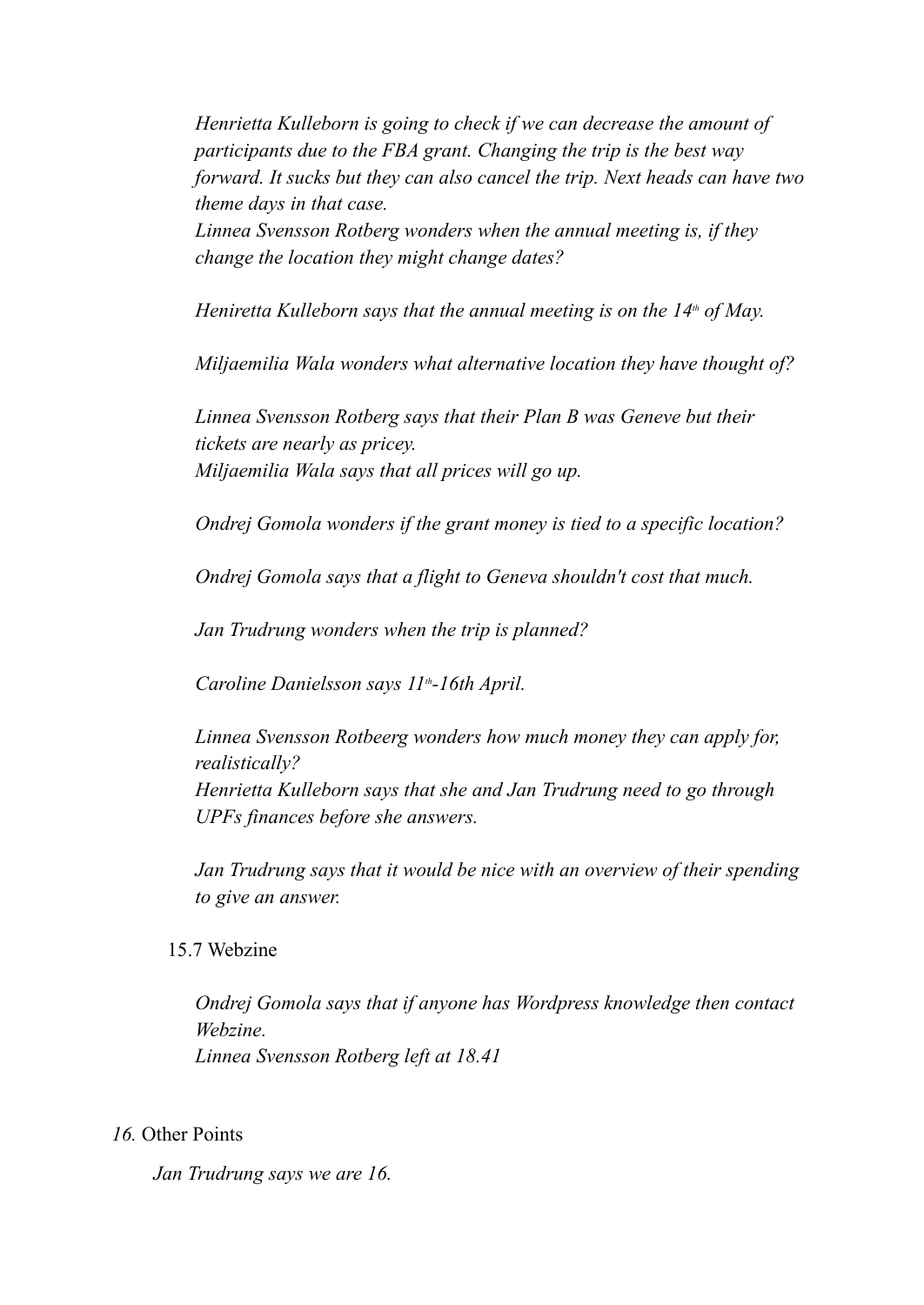*Rebecca Majewski left at 18.42*

*Victor wonders why we need to update the electoral roll?*

*Johan Schnieder says because of voting rights.*

*Miljaemilia Wala says that she has a friend that works with disinformation and has been told to talk with the board to apply to be experimented upon. The experiment will be to read articles and then get a certificate. More information will be given soon.*

# *17.* Confirmation of Next Board Meeting

*Next board meeting is on 31 of march Motion deadline, 22 nd of march*

## 18. Meeting Adjourned

*Henrietta Kulleborn adjourned the meeting at 18:45*